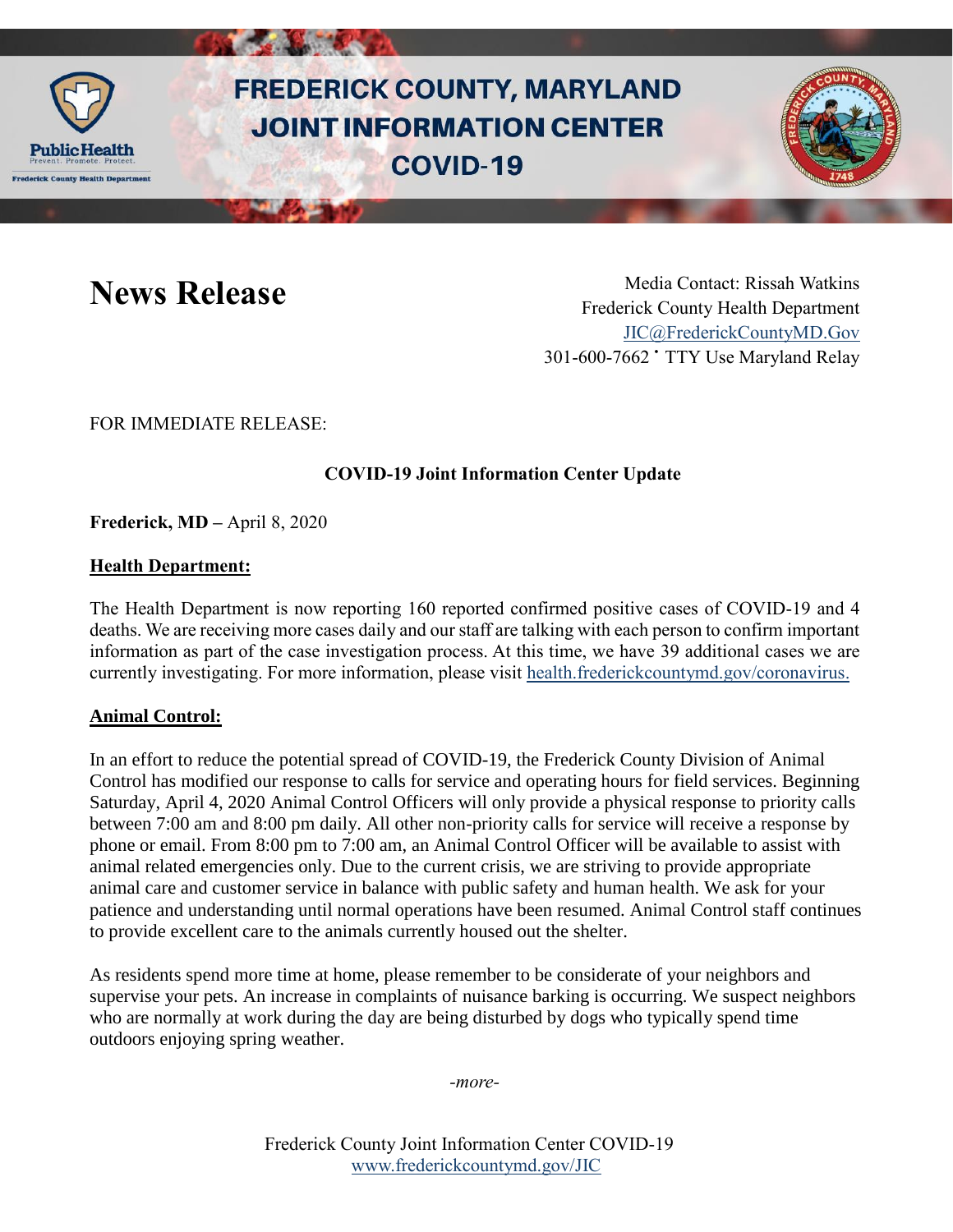

## **Page 2/JIC**

Springtime is also the season for newborn wildlife. Remember to observe and enjoy from a distance. Never attempt to touch or capture a newborn wild animal. Assistance with wildlife can be found on the Maryland Department of Natural Resources webpage. Click on the WILDLIFE tab, then click on WILDLIFE PROBLEMS? or visit [https://dnt.maryland.gov/Wildlife/Page/plants\\_wildlife/wildlifeproblems.](https://dnt.maryland.gov/Wildlife/Page/plants_wildlife/wildlifeproblems)

Thank you for your continued support. Animal Control Officers are on duty 7 days a week from 7:00 am to 8:00 pm for information and assistance at (301) 600-1544. For an animal related emergency, phone (301) 600-1603 or 911 at any time.

### **Frederick County Public Libraries:**

Frederick County Public Libraries (FCPL) has seen an exponential growth in their online traffic as families stay home and search for activities and resources to engage young and old. Their virtual daily storytimes and read alongs which happen Monday through Friday at 10 a.m. and 8 p.m. have been viewed over 200,000 times. Digital resources such as ebooks, audiobooks, tv shows, and movies have also seen a 141% increase in use. FCPL is offering temporary online cards for anyone who does not have a library card, these cards are offered free of charge and can be found on their updated website at fcpl.org.

# **TransIT:**

Beginning on Thursday, April 9th, TransIT Services of Frederick County is requiring all TransIT passengers to wear a mask or facial covering in order to board a TransIT vehicle to further prevent the spread of COVID-19 in Frederick County. A mask or facial covering can include one of the following; a surgical mask, a homemade mask, scarf, or piece of clothing used to cover one's mouth and nose. Passengers failing to comply will be denied TransIT service.

Please remember to only use TransIT for ESSENTIAL TRAVEL ONLY. Essential travel means taking trips to work, hospitals, health care/pharmacies, grocery stores/food, banks, to provide care for family members, and other similar destinations. By reducing unnecessary travel, TransIT becomes safer for those who depend on it, especially essential healthcare workers, and for those who operate it. While on board TransIT vehicles, please comply with the CDC's social distancing recommendation of no fewer than six feet of separation.

For more information on TransIT's plan in response to COVID-19 and TransIT's services available in Frederick County, please visit our website at www.FrederickCountyMD.gov/transit or call 301-600- 2065.

*-more-*